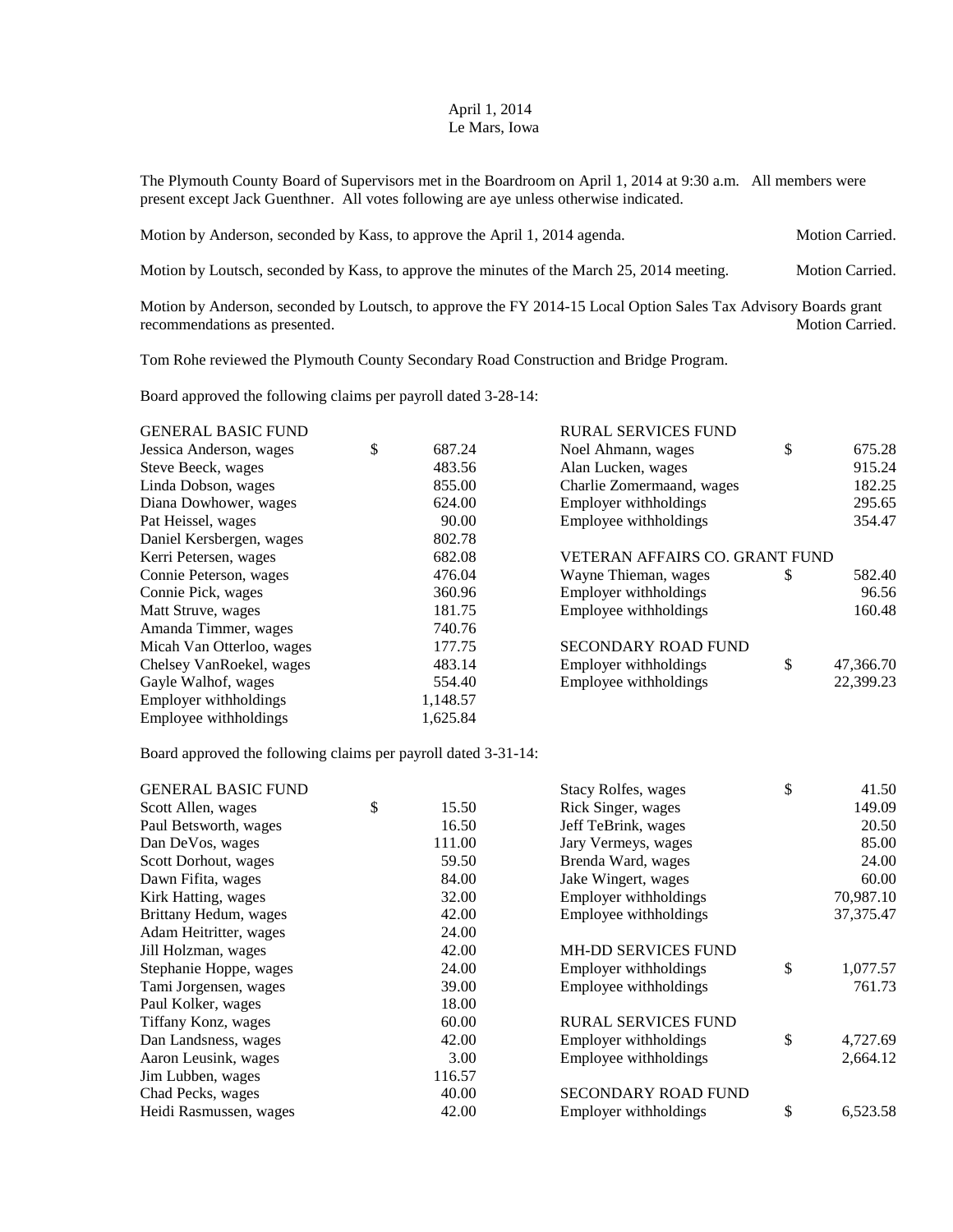| Employee withholdings           | 4.572.85 | <b>ASSESSOR FUND</b>  |          |
|---------------------------------|----------|-----------------------|----------|
|                                 |          | Employer withholdings | 6,016.50 |
| LOCAL EMERGENCY MANAGEMENT FUND |          | Employee withholdings | 3,344.31 |
| Employer withholdings           | 310.26   |                       |          |
| Employee withholdings           | 619.39   |                       |          |

Board approved the following claims per warrant register dated 4-1-2014:

| <b>GENERAL BASIC FUND</b>                  |          | Trudy Seng, health insurance reimb. \$            | 31.73     |
|--------------------------------------------|----------|---------------------------------------------------|-----------|
| \$<br>Craig Anderson, mileage              | 211.14   | Sherwin Williams, blinds                          | 750.00    |
| Steve Beeck, office supplies               | 5.98     | Sioux Sales, vehicle equipment                    | 229.90    |
| Cole Beitelspacher, cell phone allowance   | 60.00    | Shelly Sitzmann, meeting expenses                 | 30.00     |
| Dennis Binneboese, health insurance reimb. | 395.06   | Priscilla Strathman, ISAC mtg. expenses           | 244.25    |
| Bomgaars, supplies                         | 39.60    | Mark Sturgeon, transcript                         | 143.50    |
| Elizabeth Carroll, mileage                 | 29.90    | Thompson, Phipps, legal representation            | 175.00    |
| CBM Food, inmate meals                     | 3,308.70 | Heidi Tritz, health insurance reimb.              | 420.00    |
| Century Link, phone                        | 52.45    | Jessica Trobaugh, health insurance reimb.         | 51.92     |
| Dell, 9 mouse                              | 110.79   | Union Co Electric, tower                          | 66.11     |
| Fastenal, supplies                         | 227.03   | Verizon, cell phone services                      | 183.49    |
| Stacey Feldman, reference manual           | 15.00    | VISA, Sheriff's misc. expenses                    | 848.05    |
| Frontier, phone                            | 745.42   | Wal-Mart, supplies                                | 385.03    |
| Jodi Gillespie, deposition                 | 25.00    | Wex Bank, fuel                                    | 5,108.51  |
| Glenn's Copier, stamp                      | 37.25    | Woodbury Co Sheriff, fees                         | 46.76     |
| Jolynn Goodchild, cell phone allowance     | 60.00    | YES Center, juvenile services                     | 377.25    |
| Govconnection, USB drive                   | 31.83    |                                                   |           |
| Great Plains Locator, locating service     | 200.00   | <b>GENERAL SUPPLEMENTAL FUND</b>                  |           |
| Heiman Fire, inspect fire extinguisher     | 25.00    | Local Emerg. Mgmt Fund, Hazmat alloc. \$10,619.00 |           |
| Jan Hoffman, meal reimbursement            | 8.74     |                                                   |           |
| Holiday Inn, lodging                       | 92.96    | MH-DD SERVICEDS FUND                              |           |
| Hy-Vee, peace officers meeting exp.        | 78.54    | \$<br>DHS, state inpatient services               | 1,238.94  |
| Indoff, office supplies                    | 24.16    | Judy Freking, legal representation                | 60.00     |
| IOVA, membership & certification           | 75.00    | Sharon Nieman, travel expenses                    | 283.90    |
| Iowa Co Attorney's Assoc, conference reg.  | 805.00   | Plains Area Mental Hlth, psych. treatment         | 1,430.00  |
| Iowa D.O.T., salvage certificates          | 60.00    | Ply Co Sheriff, transports                        | 701.34    |
| Don Kass, ISAC mtg. expenses               | 302.53   |                                                   |           |
| Krista Koster, mapping                     | 910.00   | RURAL SERVICES BASIC FUND                         |           |
| Trish Kunkel, cleaning services            | 1,360.00 | Noel Ahmann, mileage<br>\$                        | 108.10    |
| City of LeMars, utilities                  | 154.03   | Akron Ambulance, 4 <sup>th</sup> qtr allocation   | 2,911.25  |
| LeMars Postmaster, postage                 | 62.01    | Frontier, phone                                   | 5.73      |
| Mail Services, MV postage/printing         | 785.05   | Hinton Ambulance, 4 <sup>th</sup> qtr allocation  | 1,315.50  |
| Robert McCrary, veteran rent assistance    | 350.00   | City of Kingsley, 4 <sup>th</sup> qtr allocation  | 1,761.75  |
| MidAmerican Energy, utilities              | 567.10   | LeMars Ambulance, 4 <sup>th</sup> qtr allocation  | 11,562.75 |
| Sharon Nieman, health insurance reimb.     | 111.78   | Merrill Rescue, 4 <sup>th</sup> qtr allocation    | 500.00    |
| Cheri Nitzschke, health insurance reimb.   | 106.78   | O.C. Sanitation, recycling dumpster               | 62.40     |
| O'Keefe Elevator, elevator maintenance     | 484.08   | Oyens Fire-Rescue, 4 <sup>th</sup> qtr allocation | 500.00    |
| Office System, qtrly maintenance fee       | 162.82   | Ply Co Secondary Rd, watershed repairs            | 982.65    |
| Shawn Olson, ISAC mtg. expenses            | 607.00   | Remsen Ambulance, 4 <sup>th</sup> qtr ambulance   | 2,698.75  |
| Perkins Office, supplies                   | 28.19    | Siouxland Dist Hlth, well testing                 | 23.00     |
| Carolyn Plueger, depositions               | 34.50    |                                                   |           |
| Ply Co Recorder, supplies                  | 76.66    | <b>LOCAL OPTION SALES TAX FUND</b>                |           |
| Ply Co Senior Helpmate, mileage            | 747.96   | JoEtte Hiemstra, Adv Brd meeting<br>\$.           | 21.16     |
| Ply Co Sheriff, juv. transports & fees     | 1,574.70 | Marlys Johnson, Adv Brd meeting                   | 23.00     |
| Ply Co Treasurer, flex benefit reimb.      | 1,972.27 | Project Lifesaver, grant                          | 1,256.89  |
| Presto-X-Co, pest control                  | 109.22   |                                                   |           |
| Darin Raymond, spring conference exp.      | 625.47   | VETERAN AFFAIRS CO. GRANT FUND                    |           |
| Northwest REC, radio                       | 250.44   | DataSpec, yearly users fee<br>\$                  | 399.00    |
|                                            |          |                                                   |           |

| Trudy Seng, health insurance reimb.<br>\$         | 31.73     |
|---------------------------------------------------|-----------|
| Sherwin Williams, blinds                          | 750.00    |
| Sioux Sales, vehicle equipment                    | 229.90    |
| Shelly Sitzmann, meeting expenses                 | 30.00     |
| Priscilla Strathman, ISAC mtg. expenses           | 244.25    |
| Mark Sturgeon, transcript                         | 143.50    |
| Thompson, Phipps, legal representation            | 175.00    |
| Heidi Tritz, health insurance reimb.              | 420.00    |
| Jessica Trobaugh, health insurance reimb.         | 51.92     |
| Union Co Electric, tower                          | 66.11     |
| Verizon, cell phone services                      | 183.49    |
| VISA, Sheriff's misc. expenses                    | 848.05    |
| Wal-Mart, supplies                                | 385.03    |
| Wex Bank, fuel                                    | 5,108.51  |
| Woodbury Co Sheriff, fees                         | 46.76     |
| YES Center, juvenile services                     | 377.25    |
| GENERAL SUPPLEMENTAL FUND                         |           |
| Local Emerg. Mgmt Fund, Hazmat alloc. \$10,619.00 |           |
| MH-DD SERVICEDS FUND                              |           |
| DHS, state inpatient services<br>\$               | 1,238.94  |
| Judy Freking, legal representation                | 60.00     |
| Sharon Nieman, travel expenses                    | 283.90    |
| Plains Area Mental Hlth, psych. treatment         | 1,430.00  |
| Ply Co Sheriff, transports                        | 701.34    |
| RURAL SERVICES BASIC FUND                         |           |
| Noel Ahmann, mileage<br>\$                        | 108.10    |
| Akron Ambulance, 4 <sup>th</sup> qtr allocation   | 2,911.25  |
| Frontier, phone                                   | 5.73      |
| Hinton Ambulance, 4 <sup>th</sup> qtr allocation  | 1,315.50  |
| City of Kingsley, 4 <sup>th</sup> qtr allocation  | 1,761.75  |
| LeMars Ambulance, 4 <sup>th</sup> qtr allocation  | 11,562.75 |
| Merrill Rescue, 4 <sup>th</sup> qtr allocation    | 500.00    |
| O.C. Sanitation, recycling dumpster               | 62.40     |
| Oyens Fire-Rescue, 4 <sup>th</sup> qtr allocation | 500.00    |
| Ply Co Secondary Rd, watershed repairs            | 982.65    |
| Remsen Ambulance, 4 <sup>th</sup> qtr ambulance   | 2,698.75  |
| Siouxland Dist Hlth, well testing                 | 23.00     |
|                                                   |           |
| LOCAL OPTION SALES TAX FUND                       |           |
| JoEtte Hiemstra, Adv Brd meeting<br>S             | 21.16     |
| Marlys Johnson, Ady Brd meeting                   | 23.00     |

| VETERAN AFFAIRS CO. GRANT FUND |        |
|--------------------------------|--------|
| DataSpec, yearly users fee     | 399.00 |